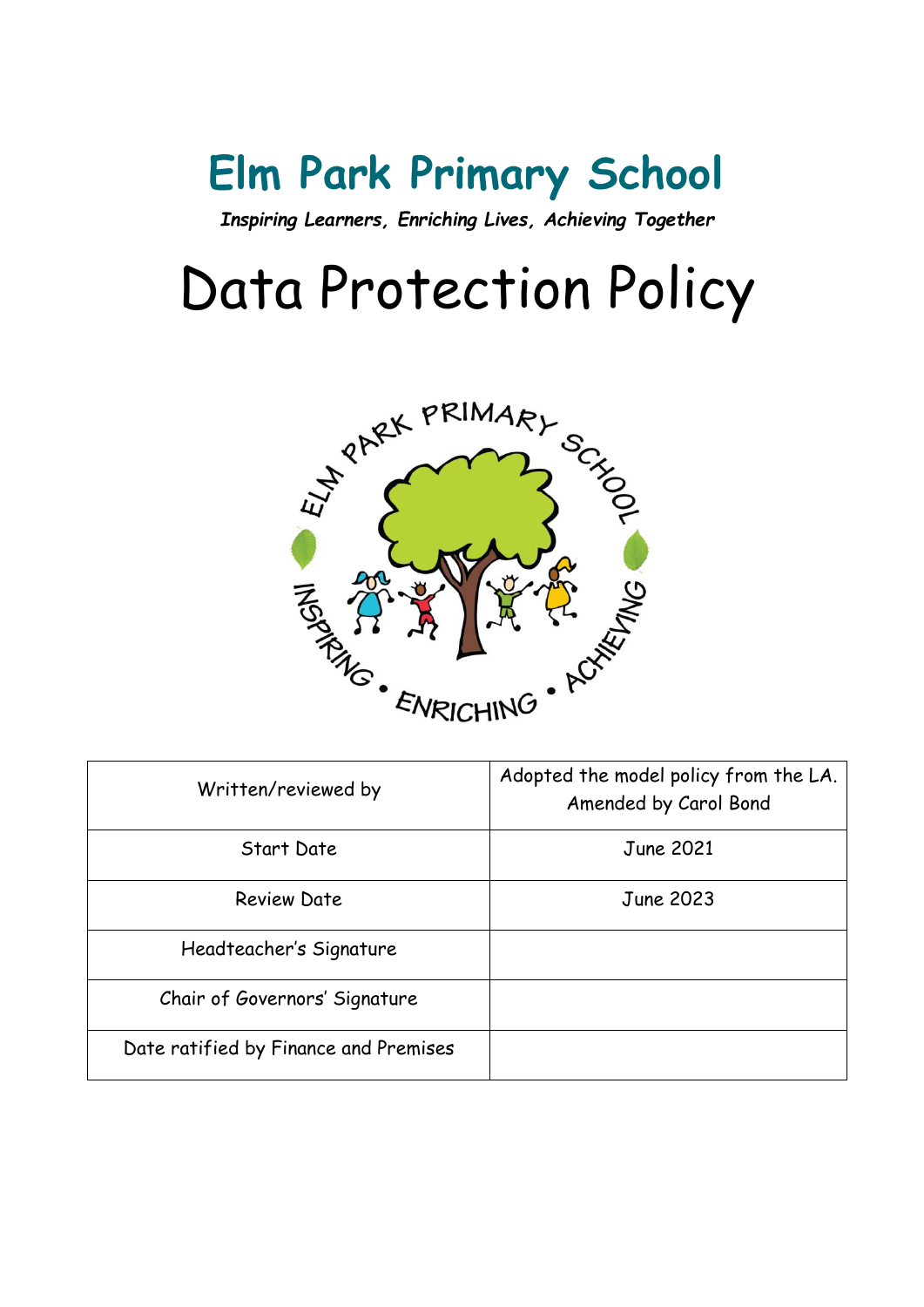## Equality Impact Assessment (EIA) Part 1: EIA Screening

| <b>Policies, Procedures</b><br>or Practices | Date             |  |
|---------------------------------------------|------------------|--|
| EIA CARRIED OUT BY:                         | EIA APPROVED BY: |  |

Groups that may be affected:

| Are there any concerns that the policy could have a<br>different impact on any of the following groups?<br>(please tick the relevant boxes)     | Existing or<br>potential adverse<br>impact | Existing or<br>potential for<br>positive impact |
|-------------------------------------------------------------------------------------------------------------------------------------------------|--------------------------------------------|-------------------------------------------------|
| Age (young people, the elderly: issues surrounding<br>protection and welfare, recruitment, training, pay,<br>promotion)                         |                                            |                                                 |
| Disability (physical and mental disability, learning<br>difficulties; issues surrounding access to buildings,<br>curriculum and communication). |                                            |                                                 |
| Gender Reassignment (transsexual)                                                                                                               |                                            |                                                 |
| Marriage and civil partnership                                                                                                                  |                                            |                                                 |
| Pregnancy and maternity                                                                                                                         |                                            |                                                 |
| Racial Groups (consider: language, culture, ethnicity<br>including gypsy/traveller groups and asylum seekers                                    |                                            |                                                 |
| Religion or belief (practices of worship, religious or<br>cultural observance, including non-belief)                                            |                                            |                                                 |
| Gender (male, female)                                                                                                                           |                                            |                                                 |
| Sexual orientation (gay, lesbian, bisexual; actual or<br>perceived)                                                                             |                                            |                                                 |

Any adverse impacts are explored in a Full Impact Assessment.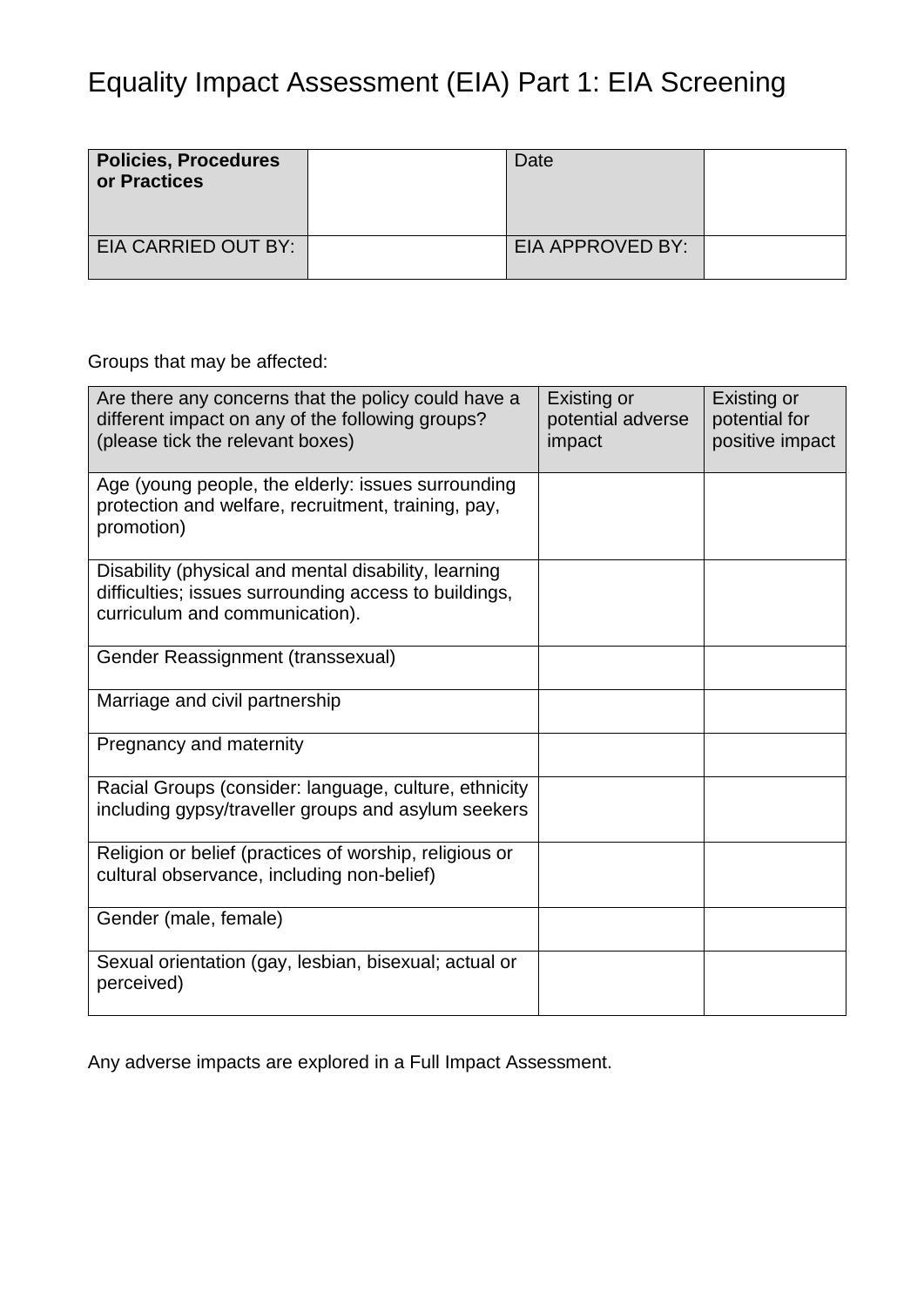## Table of Contents

| 3.1 UK General Data Protection Regulation and Data Protection Act 20181 |  |
|-------------------------------------------------------------------------|--|
|                                                                         |  |
|                                                                         |  |
|                                                                         |  |
|                                                                         |  |
|                                                                         |  |
|                                                                         |  |
|                                                                         |  |
|                                                                         |  |
|                                                                         |  |
|                                                                         |  |
|                                                                         |  |
|                                                                         |  |
|                                                                         |  |
|                                                                         |  |
|                                                                         |  |
|                                                                         |  |
|                                                                         |  |
|                                                                         |  |
|                                                                         |  |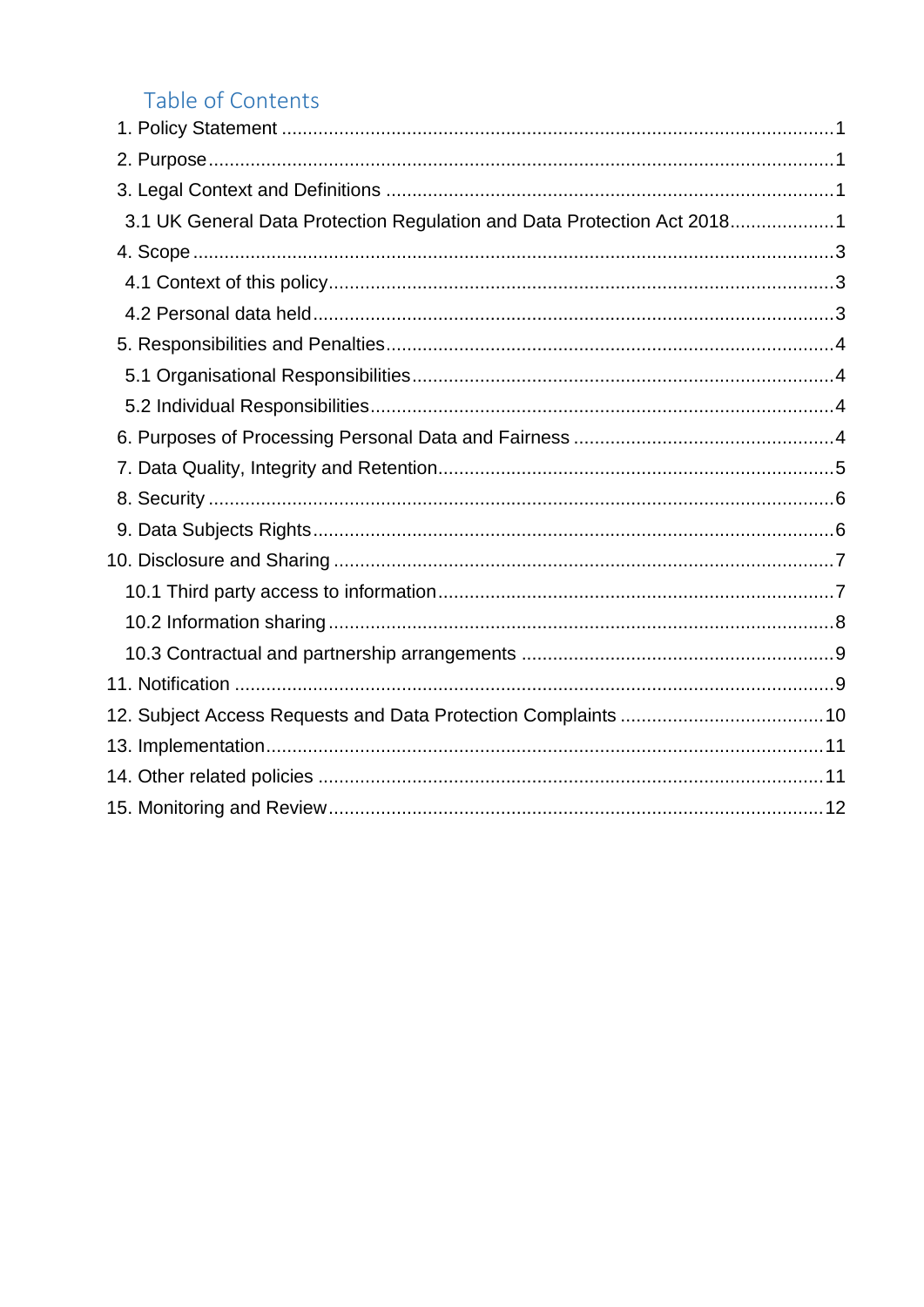## <span id="page-3-0"></span>1. Policy Statement

Elm Park Primary School is fully committed to compliance with the requirements of the UK General Data Protection Regulation and Data Protection Act 2018. The school will therefore aim to ensure that all employees, contractors, agents, consultants, or partners of the school who have access to any personal data held by or on behalf of the school, are fully aware of and abide by their duties and responsibilities under the Regulations.

## <span id="page-3-1"></span>2. Purpose

The school needs to collect and use certain types of information about people with whom it deals in order to perform its functions. This includes information on current, past and prospective pupils and employees, suppliers, clients, customers, service users and others with whom it communicates. The school is required by law to collect and use certain types of information to fulfil its statutory duties and also to comply with the legal requirements of the Government. This personal information must be dealt with properly whether it is collected, recorded and used on paper, computer, or other material. There are safeguards to ensure this in the UK General Data Protection Regulation and Data Protection Act 2018.

The school regards the lawful and correct treatment of personal information as critical to successful operations, and to maintaining confidence between those with whom we deal and ourselves. It is essential that it treats personal information lawfully and correctly.

The purpose of this policy is to explain how the school will ensure compliance with the UK General Data Protection Regulation and Data Protection Act 2018. It includes organisational measures and individual responsibilities which aim to ensure that the school complies with the Data Protection principles and respects the rights of individuals. This policy provides outline measures and puts in place a structure for monitoring compliance.

Detailed procedures and guidance do not form part of this overarching policy document. The detailed guidance can be accessed via the website and links to relevant documents are included within this Policy document. Other related policies are listed under Section 15.

## <span id="page-3-2"></span>3. Legal Context and Definitions

#### <span id="page-3-3"></span>3.1 UK General Data Protection Regulation and Data Protection Act 2018

The UK General Data Protection Regulation (UK GDPR) and Data Protection Act 2018 governs how information about people (Personal Data) should be treated. It also gives rights to individuals whose data is held. The Data Protection Act came into force on 25 May 2018 and applies to all personal data collected at any time whether held on computer or manual record. The Regulation is enforced by the Information Commissioner.

The UK GDPR makes a distinction between personal data and "sensitive" personal data. Sensitive personal data is subject to stricter conditions of processing.

**Personal data** means any information relating to an identified or identifiable natural person ('data subject'); an identifiable natural person is one who can be identified, directly or indirectly, in particular by reference to an identifier such as a name, an identification number, location data, an online identifier or to one or more factors specific to the physical, physiological, genetic, mental, economic, cultural or social identity of that natural person.

**Sensitive personal data** is defined as personal data consisting of information as to: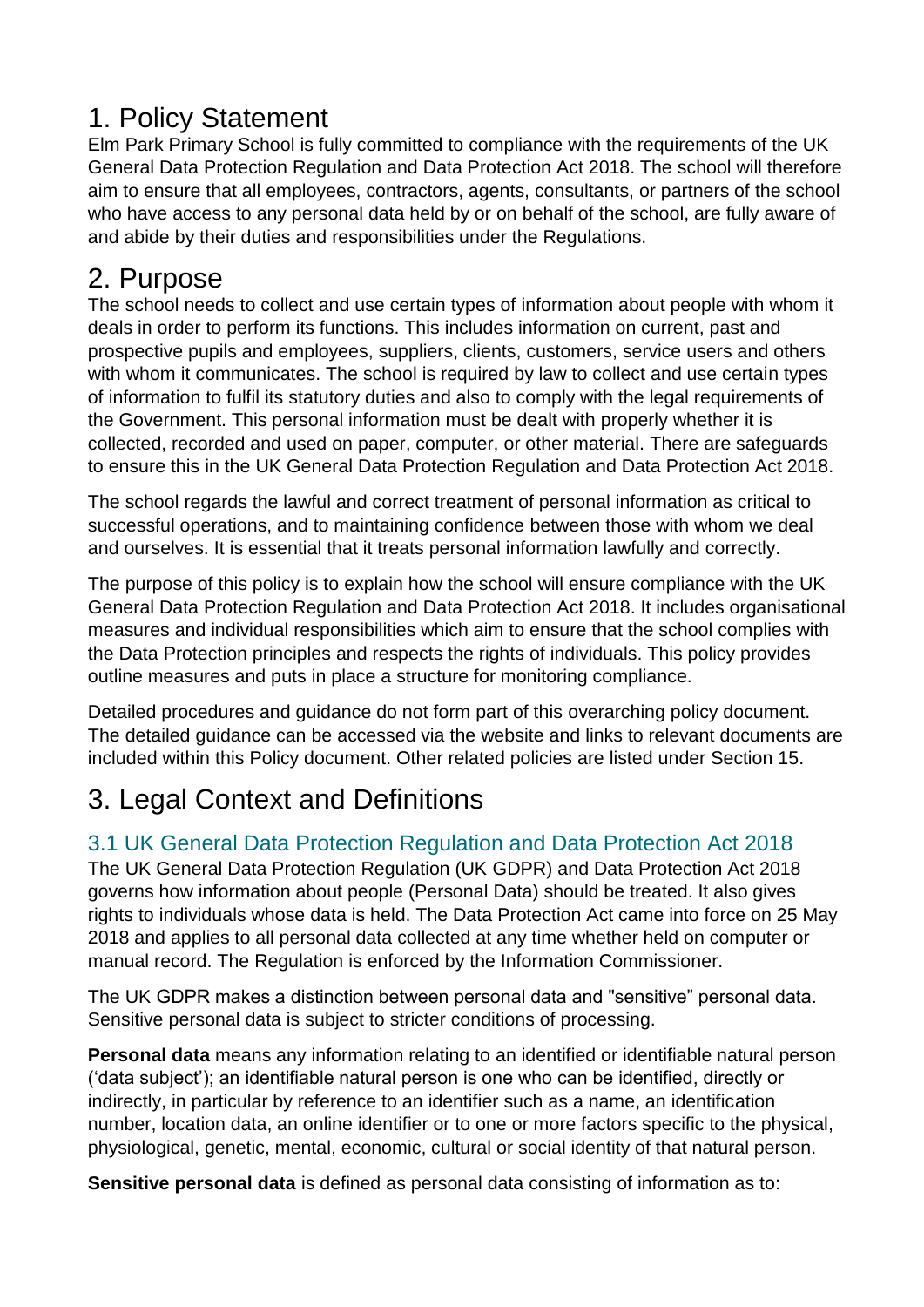racial or ethnic origin; political opinions; religious or philosophical beliefs; or trade union membership; genetic data, biometric data for the purpose of uniquely identifying a natural person, data concerning health or data concerning a natural person's sex life or sexual orientation.

A **Data Subject** is an individual who is the subject of the data.

A **Data Controller** is an organisation, or person that determines the purposes for which and the manner in which any personal data is to be processed.

A **Data processor** is any organisation or person who processes data on behalf of the data controller.

**Processing** means any operation or set of operations which is performed on personal data or on sets of personal data, whether or not by automated means, such as collection, recording, organisation, structuring, storage, adaptation or alteration, retrieval, consultation, use, disclosure by transmission, dissemination or otherwise making available, alignment or combination, restriction, erasure or destruction.

The UK GDPR contains 6 principles for processing personal data with which organisations must comply.

#### **Personal data shall be**:

(1) processed lawfully, fairly and in a transparent manner in relation to the data subject ('lawfulness, fairness and transparency');

(2) collected for specified, explicit and legitimate purposes and not further processed in a manner that is incompatible with those purposes; further processing for archiving purposes in the public interest, scientific or historical research purposes or statistical purposes shall, in accordance with Article 89(1), not be considered to be incompatible with the initial purposes ('purpose limitation');

(3) adequate, relevant and limited to what is necessary in relation to the purposes for which they are processed ('data minimisation');

(4) accurate and, where necessary, kept up to date; every reasonable step must be taken to ensure that personal data that are inaccurate, having regard to the purposes for which they are processed, are erased or rectified without delay ('accuracy');

(5) kept in a form which permits identification of data subjects for no longer than is necessary for the purposes for which the personal data are processed; personal data may be stored for longer periods insofar as the personal data will be processed solely for archiving purposes in the public interest, scientific or historical research purposes or statistical purposes in accordance with Article 89(1) subject to implementation of the appropriate technical and organisational measures required by this Regulation in order to safeguard the rights and freedoms of the data subject ('storage limitation');

(6) processed in a manner that ensures appropriate security of the personal data, including protection against unauthorised or unlawful processing and against accidental loss, destruction or damage, using appropriate technical or organisational measures ('integrity and confidentiality').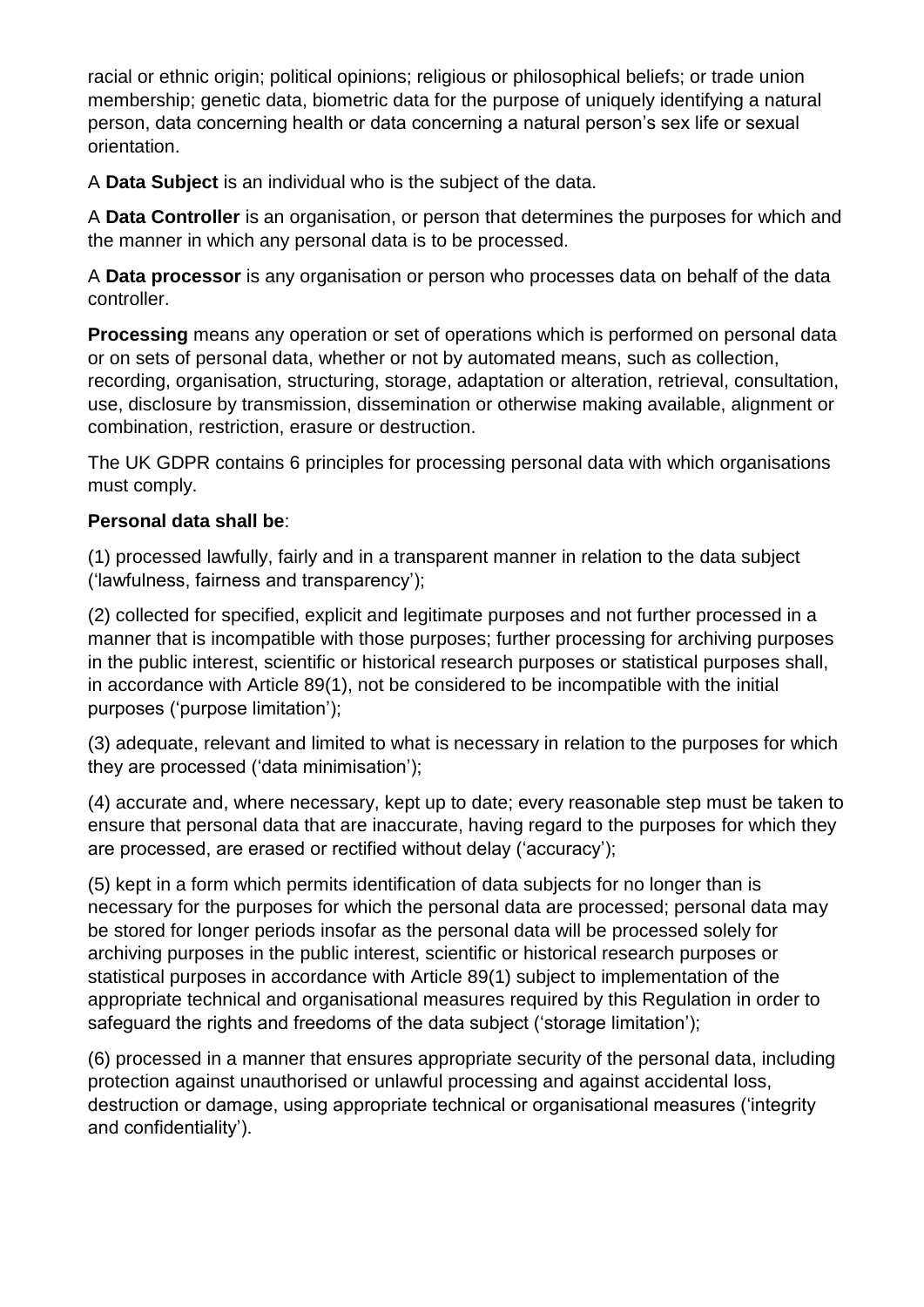#### **Data subject rights** are:

- The right to be informed that processing is being undertaken.
- The right of access to one's personal information.
- The right to rectification for information which is regarded as wrong information.
- The right to erasure in certain circumstances.
- The right to restrict processing in certain circumstances.
- The right to data portability.
- The right to object in certain circumstances.
- The right to have decisions reviewed where they have been made automatically in relation to automated decision making and profiling.

## <span id="page-5-0"></span>4. Scope

#### <span id="page-5-1"></span>4.1 Context of this policy

This policy applies to all the staff, contractors and organisations that use personal data in support of their work on behalf of the school.

The policy should be read in conjunction with the Employee Code of Conduct governing the professional conduct and standards of staff.

This policy may be supported by other policies and agreements and information sharing protocols for specific areas of work.

This policy may be supported by procedures and guidance for specific areas of work or specific data protection issues, which can be obtained from the Information Governance intranet site.

This policy replaces the previous data protection policy.

#### <span id="page-5-2"></span>4.2 Personal data held

This policy applies to all processing of personal data held by the school. This includes:

- Personal data processed by the school.
- Personal data controlled by the school but processed by another organisation, on the school's behalf (for example private sector contractors; and Service Level Agreements with voluntary sector organisations).
- Personal data processed jointly by the school and its partners

The policy does not cover personal data held by the Local Authority or the Department for Education which are data controllers in their own right.

Personal data held by the school may be held in many forms including:

- database records:
- computer files:
- emails:
- paper files;
- CCTV and video recordings;
- sound recordings;
- photographs;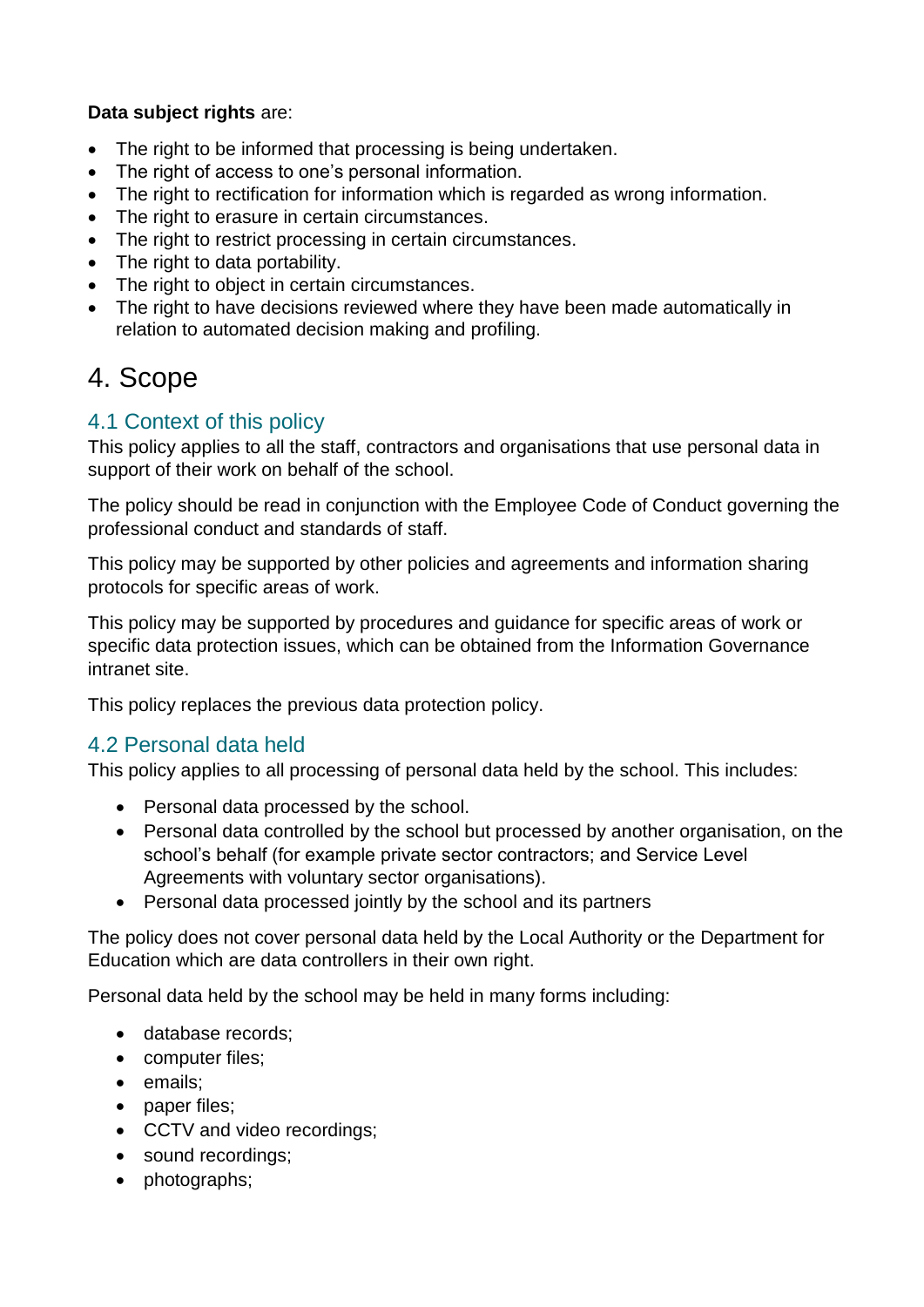- microfiche and film;
- website:
- mobile phones.

Data subjects may include:

- current, past and prospective employees and pupils;
- parents and other pupil or staff contacts;
- suppliers;
- clients;
- customers;
- service users:
- others with whom the school communicates.

## <span id="page-6-0"></span>5. Responsibilities and Penalties

#### <span id="page-6-1"></span>5.1 Organisational Responsibilities

Elm Park Primary School is a data controller under the UK General Data Protection Regulation and Data Protection Act 2018.

#### <span id="page-6-2"></span>5.2 Individual Responsibilities

Every employee must comply with this policy. Failure to comply with the policy may result in disciplinary action which could include dismissal.

All contractors/ service providers must comply with the policy when using personal data supplied to / held by the school to facilitate the Commissioned Service being provided.

It is a criminal offence to access personal data held by the school for other than school business, or to procure the disclosure of personal data to a third party.

It is a further offence to sell such data.

Employees who access or use personal data held by the school for their own purposes will be in breach of relevant policies of the school, including but not limited to the Employee Code of Conduct, Social Media Policy, ICT Security Policy and subject to disciplinary action, which could include dismissal, and may also face criminal proceedings.

## <span id="page-6-3"></span>6. Purposes of Processing Personal Data and Fairness

The school will collect and process personal data only to the extent that it is needed to fulfil operational needs or to comply with any legal requirements.

The school will use a condition of processing as detailed in Article 6(1) of the UK GDPR of their personal data:

(a) the data subject has given consent to the processing of his or her personal data for one or more specific purposes;

(b) processing is necessary for the performance of a contract to which the data subject is party or in order to take steps at the request of the data subject prior to entering into a contract;

(c) processing is necessary for compliance with a legal obligation to which the controller is subject;

(d) processing is necessary in order to protect the vital interests of the data subject or of another natural person;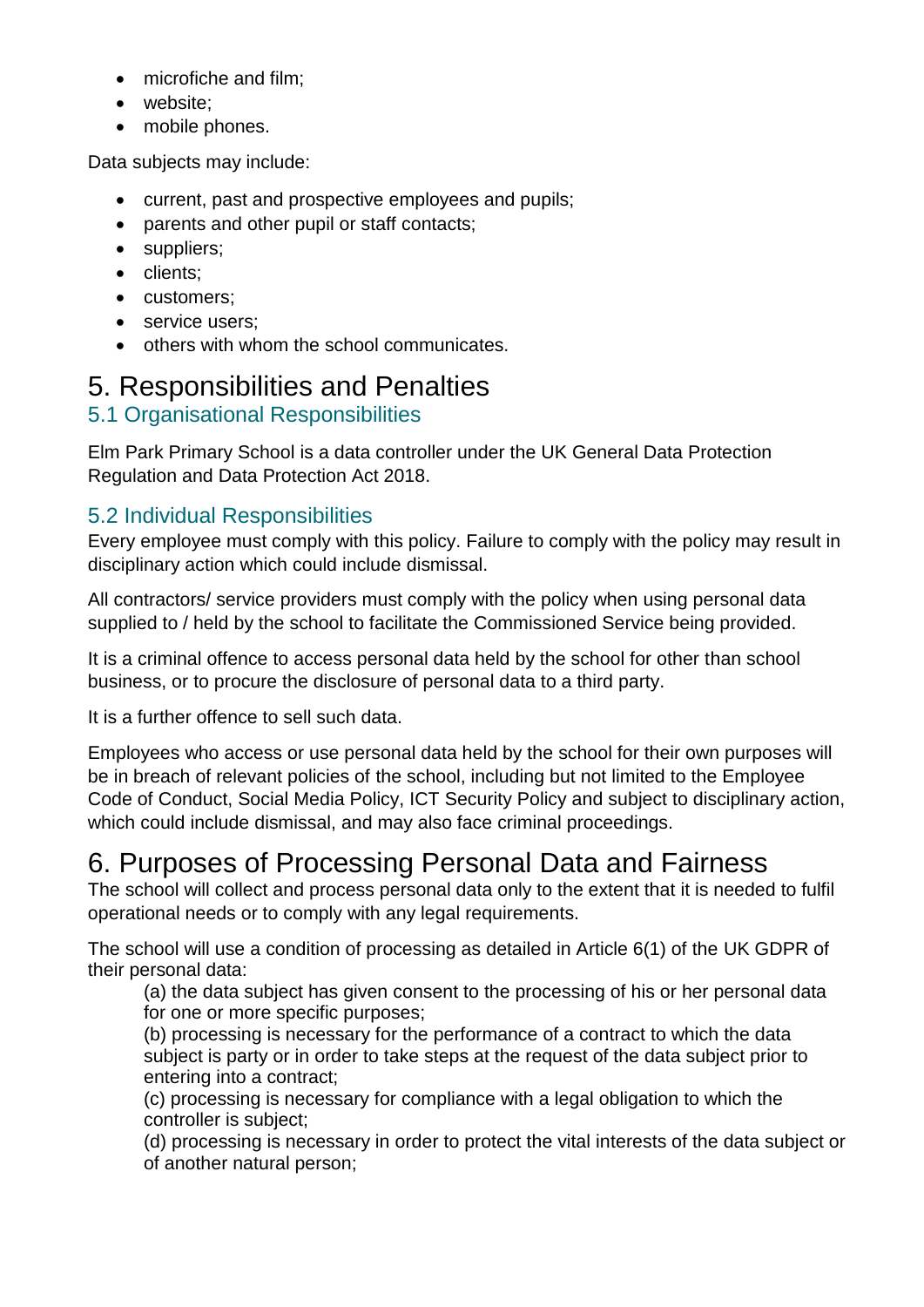(e) processing is necessary for the performance of a task carried out in the public interest or in the exercise of official authority vested in the controller.

When sensitive data is collected, the school will use a condition of processing as detailed in Article 9 of the UK GDPR. These include protecting the vital interests of the data subject or meeting a legal obligation.

In cases where consent is obtained, the consent must be free and informed and may be changed at any time.

The school will, as far as is practicable, ensure that all individuals whose details are processed are aware of the way in which that information will be held, used and disclosed. Individuals will, where possible, be informed of the likely recipients of the information whether the recipients are internal or external to the school.

This information will be provided when personal data is first collected, whether written or verbal.

When personal data is to be used for a new purpose then the fairness information will be provided to the data subject again and if necessary a new consent will be sought.

People are free to ask for more details about how their personal data is being used at any time and if unhappy about how their data is used may make a complaint.

Any person whose details (including photographs) are to be included on the school's website will be asked to give written consent. At the time the information is included or collected, all such individuals will be properly informed about the consequences of their data being disseminated worldwide.

In accordance with good practice the school will share information where appropriate in accordance with formal data sharing arrangements and in accordance with the UK GDPR principles.

## <span id="page-7-0"></span>7. Data Quality, Integrity and Retention

Personal data held will be relevant to the stated purpose and adequate but not excessive.

The school will ensure, as far as is practicable, that the information held is accurate and upto-date.

If personal data is found to be inaccurate, this will be remedied as soon as possible.

Personal information, such as contact details, may be shared within the school where it is necessary to keep records accurate and up-to-date, and in order to provide individuals with a better service.

Records may include professional opinions about individuals but employees will not record any personal opinions about individuals.

The school's use of personal data will comply with the Records Management Policy and Retention Schedules covering every type of school record.

Information will only be held for as long as is necessary after which the details will normally be deleted. Where details of individuals are stored for long-term archive or historical reasons, and where it is necessary to retain the personal detail within the records, it will be done within the requirements of the legislation.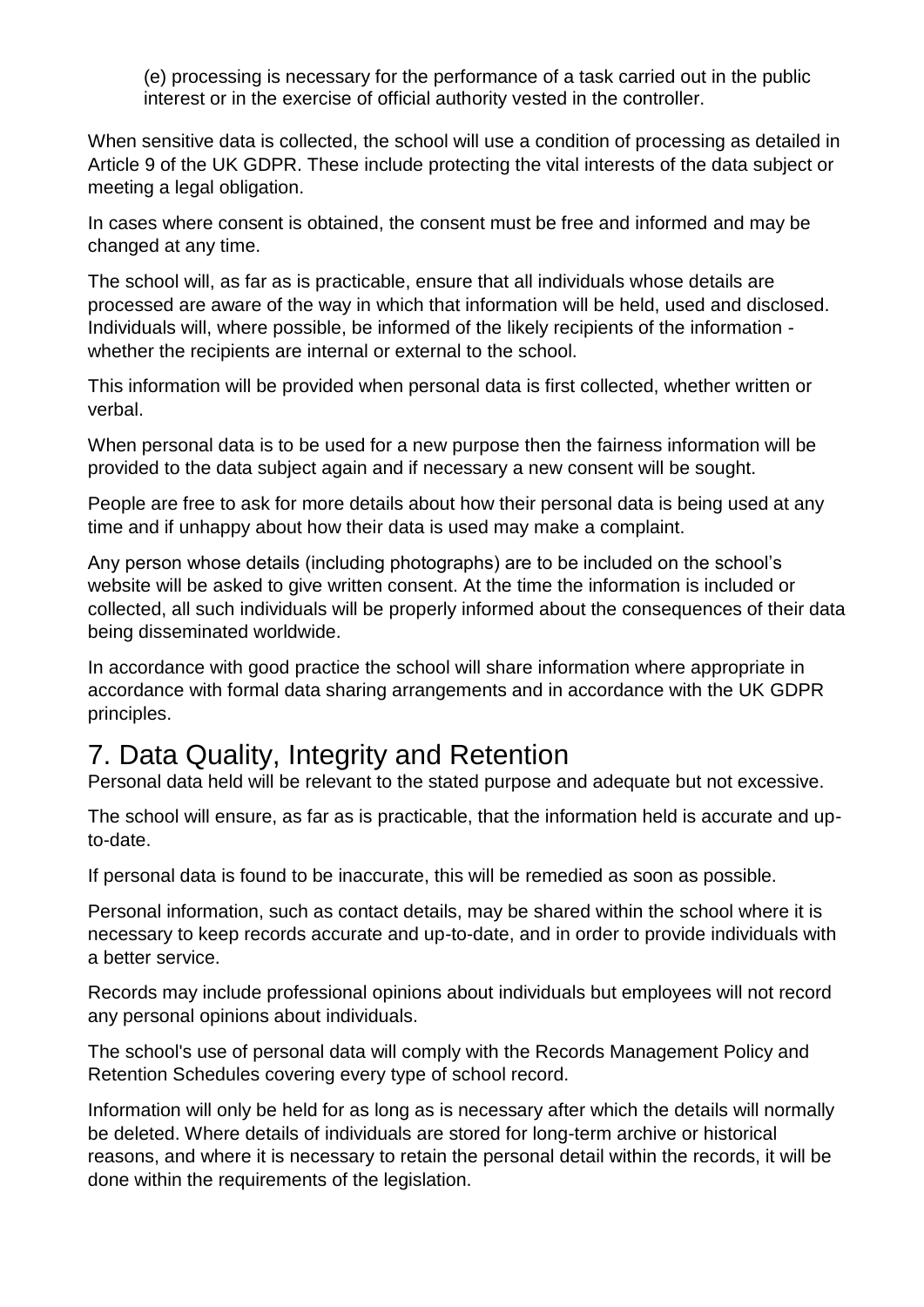Redundant personal data will be destroyed using the school's procedure for disposal of confidential waste and in accordance with retention schedules.

## <span id="page-8-0"></span>8. Security

Any inappropriate, unauthorised access of data, use or misuse of data or failure to comply with ICT security arrangements and policies may result in disciplinary action, including dismissal.

The school will implement appropriate technical and organisational security measures so that unauthorised staff and other individuals are prevented from gaining access to personal information.

An employee must only access personal data they need to use as part of their job. Inappropriate or unauthorised access may result in disciplinary action, including dismissal and criminal prosecution.

The school has an ICT Security Policy which applies to electronic systems containing personal data.

All data breaches (however minor) should be reported via the process detailed in the Information Security Incident procedures.

All staff within the school will take steps to ensure that personal data is kept secure at all times against unauthorised or unlawful loss or disclosure.

Manual files and other records or documents containing personal/sensitive data will be kept in a secure environment and accessed on a need-to-know basis only.

Personal data held on computers and computer systems will be installed with user-profile type password controls, encryption and where necessary, audit and access trails to establish that each user is fully authorised. Personal data should not be held on unencrypted electronic devices.

Security arrangements will be reviewed regularly, any reported breaches or potential weaknesses will be investigated and, where necessary, further or alternative measures will be introduced to secure the data.

Employees who process personal data out of the school (e.g. on another site, at home) can only do this with the express consent of their Head teacher. Access to personal data outside of the school should not be attempted using unsecured access systems (this includes via mobile networks outside of UK unless the network has been checked in advance to be compliant under data protection law).

System testing will only be carried out using personal data where sufficient safeguards are in place and will not be undertaken on live databases accessing live personal sensitive data.

Personal data will not be transferred outside the United Kingdom without the approval of the data controller.

## <span id="page-8-1"></span>9. Data Subjects Rights

The school will ensure that the rights of people about whom the information is held can be fully exercised under the Regulation.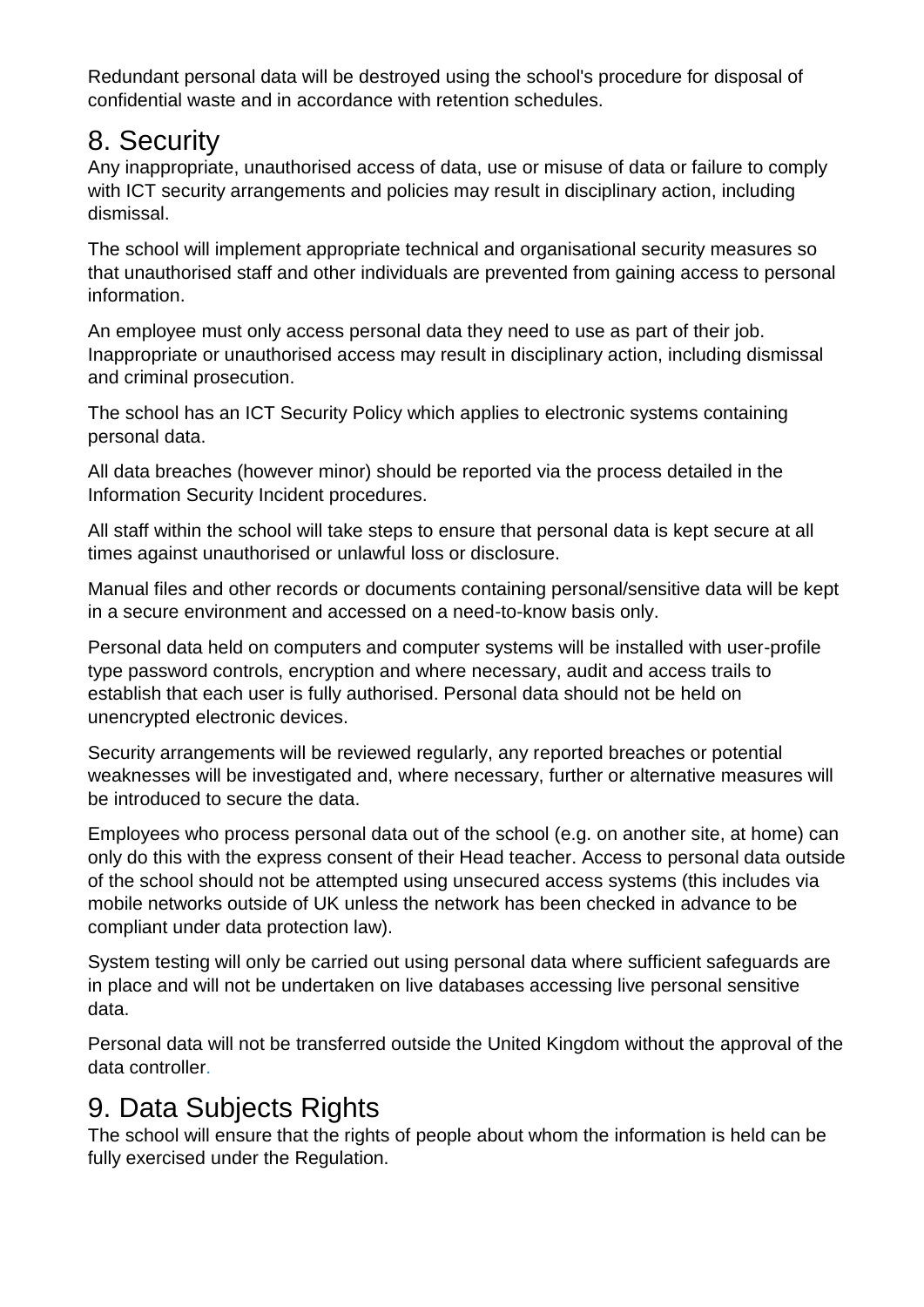The school will provide individuals with a copy of the information held about them within one month of receiving a request (subject access). This period may be extended by two further months where necessary, taking into account the complexity and number of the requests.

On receiving a request for subject access the school will check and require evidence of the identity of the individual and any further information required to isolate the records of that individual.

Where a subject access request has a broad scope, the school may ask for more details from the data subject in order to locate the information that is of particular interest.

Where a large volume of information is held, the school may seek to make the information available in ways other than providing a copy. This could include arranging an appointment for the data to be inspected within the school.

In addition to the personal data itself, the individual will be provided with any supporting information that is needed to understand the data held, and the processing of it.

Where information located as part of a subiect access request contains personal data about a third party, information will not be released unless the requirements set out in section 10.1 are met.

The introduction of the right of access to non-personal information held by the school under the Freedom of Information Act 2000 may also need to be considered. This is because some requests may be for a combination of personal and non-personal information.

The school has a Subject Access Form for Applicants and a Subject Access Procedure for staff receiving requests to follow.

The school will comply immediately with a request from an individual to cease sending them marketing or consultation information.

Requests from individuals to correct, rectify, block, or erase information that they regard as wrong information or to stop processing that is causing damage or distress will be considered by the school on a case by case basis. The individual concerned will be fully informed of the resulting decision and the reasons for it. Legal advice will be sought by the school should a request not be supported, or if considered sensitive/complex before coming to a decision.

An individual wishing to exercise any of their rights under the UK GDPR should put their request in writing to the school.

All subject access requests received will be recorded for monitoring and reporting purposes.

## <span id="page-9-0"></span>10. Disclosure and Sharing

#### <span id="page-9-1"></span>10.1 Third party access to information

Where a request for personal data is made by a third party on behalf of the data subject it shall be treated as a subject access request. Evidence is required that the third party is entitled to act in this way, such as a written statement from the data subject or an enduring power of attorney. Appropriate professionals may need to be consulted before a decision to release the personal data is made.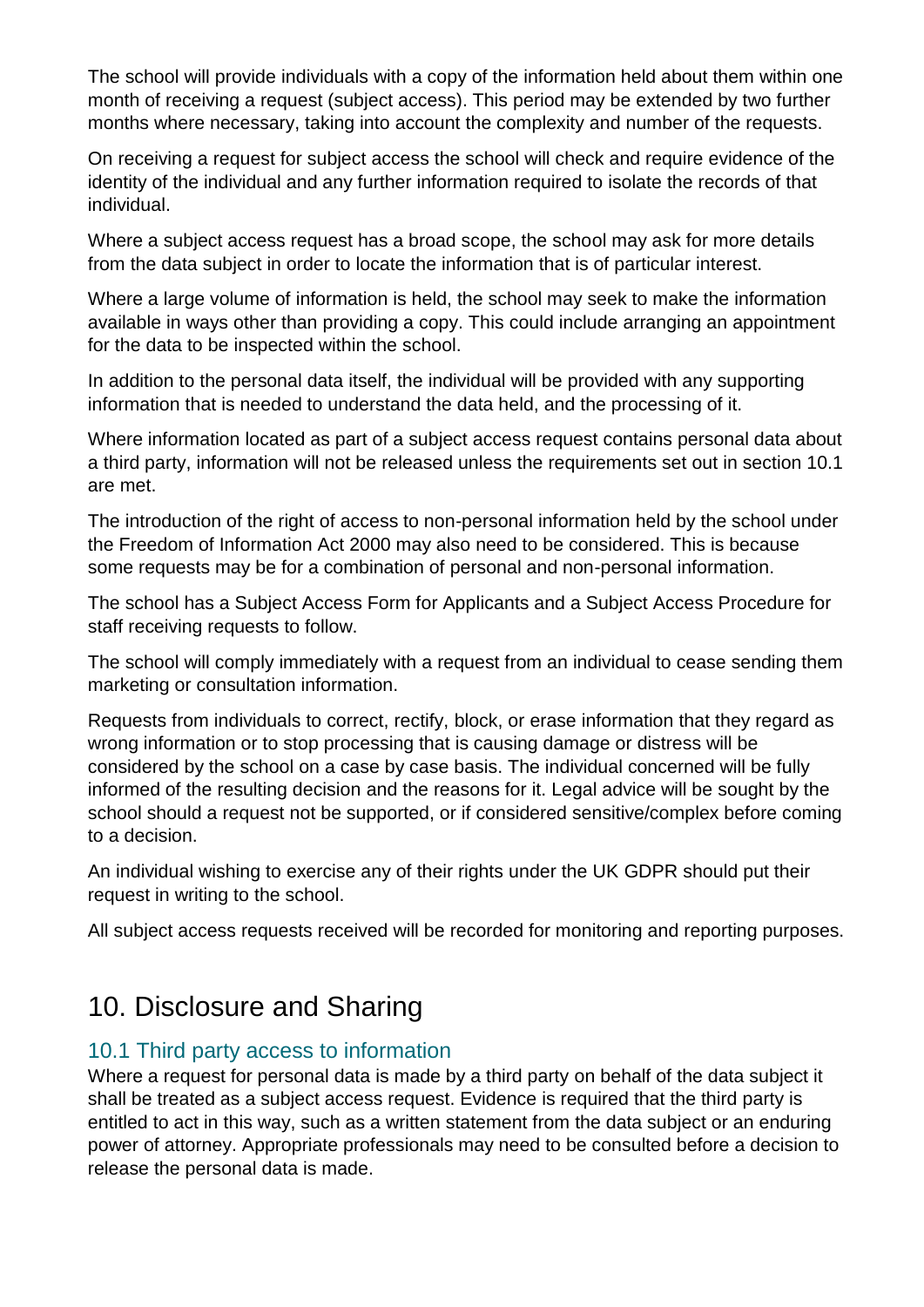Occasionally third party information may form part of the data extracted in response to a subject access request. In deciding whether to release this information, the school will consider the following:

- any duty of confidentiality owed to the third party;
- attempts to get consent from the third party;
- any express refusal of consent from the third party;
- the third party's expectations with respect to that data.

When a request for personal data is made by a third party and not on behalf of the data subject, the school shall consider the request under Freedom of Information as well as UK GDPR. It shall consider whether releasing the personal data would breach any of the Data Protection principles and in particular whether any exemptions under UK GDPR apply. Personal information will not be shared with third parties unless specifically allowed for in law and justified in the specific situation.

The Freedom of Information policy deals with requests for information about third parties, and information will be withheld where disclosing it would breach any of the Data Protection principles. Where a requester does not state a specific reason for requesting the information then the FOI policy should be followed. A response to a FOI request must not take into account the reasons behind the request.

When there is a specific reason for requesting the information, an exemption under UK GDPR may apply. Examples are where information is required for the prevention or detection of crime, apprehension or prosecution of offenders or assessment or collection of tax.

If an appropriate exemption under UK GDPR does apply so that the Data Protection principles will not be breached, the school will usually comply with the request. However, without a Court Order there is no obligation on the school to disclose the information.

Where the school is not convinced that the third party has entitlement to the personal data, or that any exemptions under UK GDPR apply, and that releasing information would breach the Data Protection principles, the personal data will be withheld and only released on presentation of a Court Order.

#### <span id="page-10-0"></span>10.2 Information sharing

The school promotes information sharing where it is in the best interests of the data subject. However, personal sensitive data will not be shared unless it is in connection with the primary purpose for which the information was collected, or the data subject has explicitly given their permission for the information to be shared for this purpose, or another legal provision (UK GDPR exemption exists) to allow the sharing such information.

The school will ensure that supporting processes and documentation are made available to professionals so that they understand how to share information safely and lawfully.

Where an employee acting in good faith has shared information in accordance with these supporting processes and documentation, they shall not normally be subject to disciplinary action under section 5.2, hereof.

Sharing large sets of information, or recurrent regular sharing shall be carried out under written agreement to ensure the continued compliance with the UK GDPR and that additional safeguards can be considered and put in place.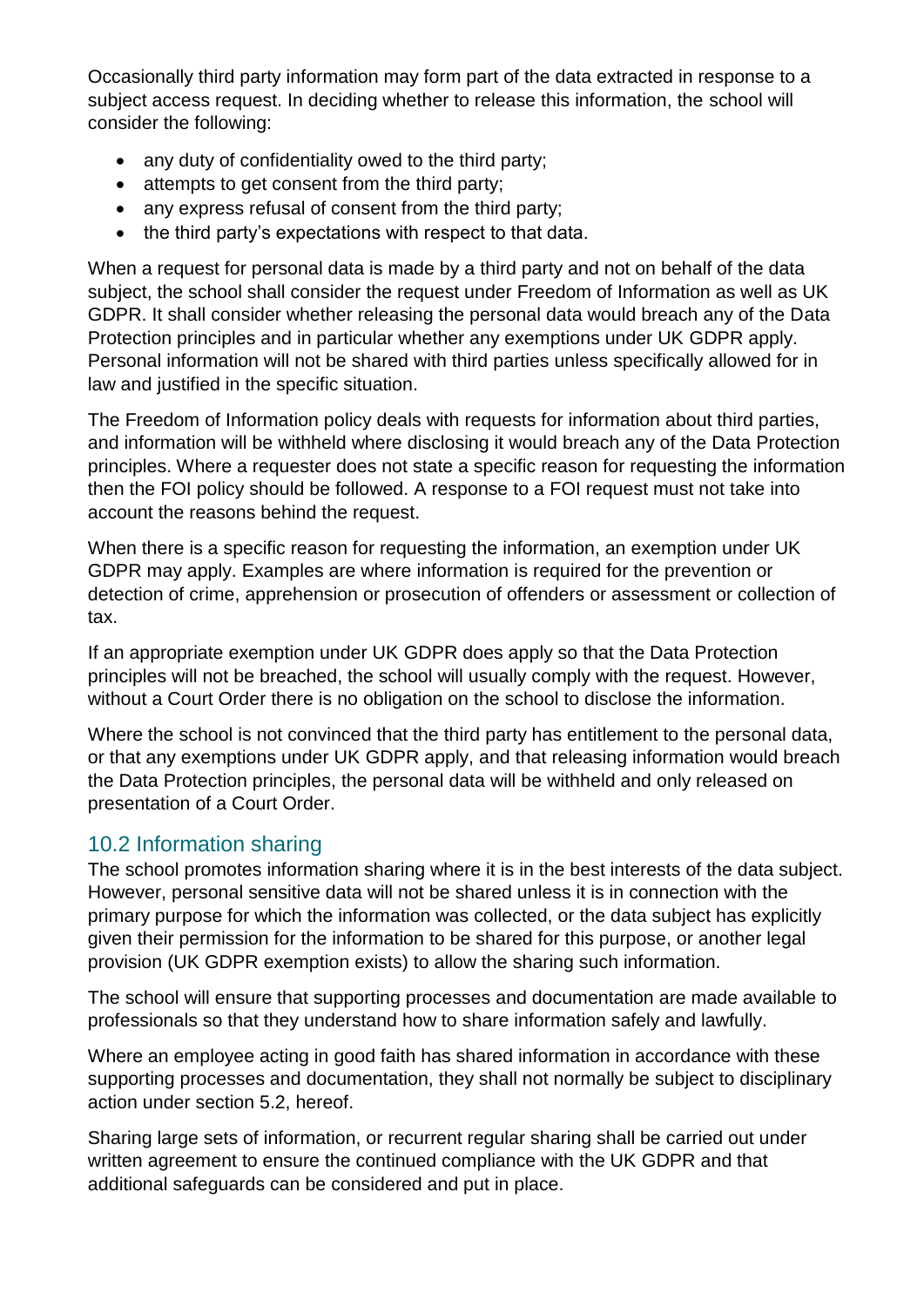#### <span id="page-11-0"></span>10.3 Contractual and partnership arrangements

When the school enters contractual or partnership arrangements which involve the processing of personal data, a written agreement will specify which party is data controller or whether there are joint data controller arrangements. Where a third party is processing personal data and information on behalf of the school, a written contract will be put in place. Specific care will be taken in respect of services provided online and via 'the cloud'.

Where the school remains as data controller, it will take steps to ensure that the processing by its contractors and sub-contractors will comply with UK GDPR. Contractors will not be able to sub-contract data processing without the explicit written permission of the school. Staff will take reasonable steps to ensure that data processing by third parties is regularly monitored to ensure UK GDPR requirements are being met.

Where the parties are data controllers jointly or in common, the school will liaise with the other party to ensure that all processing complies with UK GDPR. The responsibilities of each data controller should be expressly and clearly laid out.

All contractors who are users of personal information supplied by the school will be required to confirm that they will abide by the requirements of the Regulation to the same standard as the school with regard to information supplied by the school. Staff should obtain advice from legal services as necessary.

All contractors, consultants, partners or agents of the school must ensure that they, and all of their staff who have access to personal data held or processed for or on behalf of the school, are aware of this policy and are fully trained in and are aware of their duties and responsibilities under the Regulation. Any breach of any provision of the Regulation will be deemed as being a breach of the contract between the school and that individual, company, partner or firm. The school shall take reasonable steps to ensure regular monitoring of contracts and specifically the security of data being processed on its behalf.

Any observed or suspected security incidents or security concerns should be reported to the school.

All contractors, consultants, partners or agents of the school must allow data protection audits by the school of data held on its behalf if requested in line with these contractual arrangements.

All contractors, consultants, partners or agents of the school must indemnify the school against any prosecutions, claims, proceedings, actions or payments of compensation or damages, without limitation.

### <span id="page-11-1"></span>11. Notification

The school has a notification registered with the Information Commissioner under registration number Z5925180.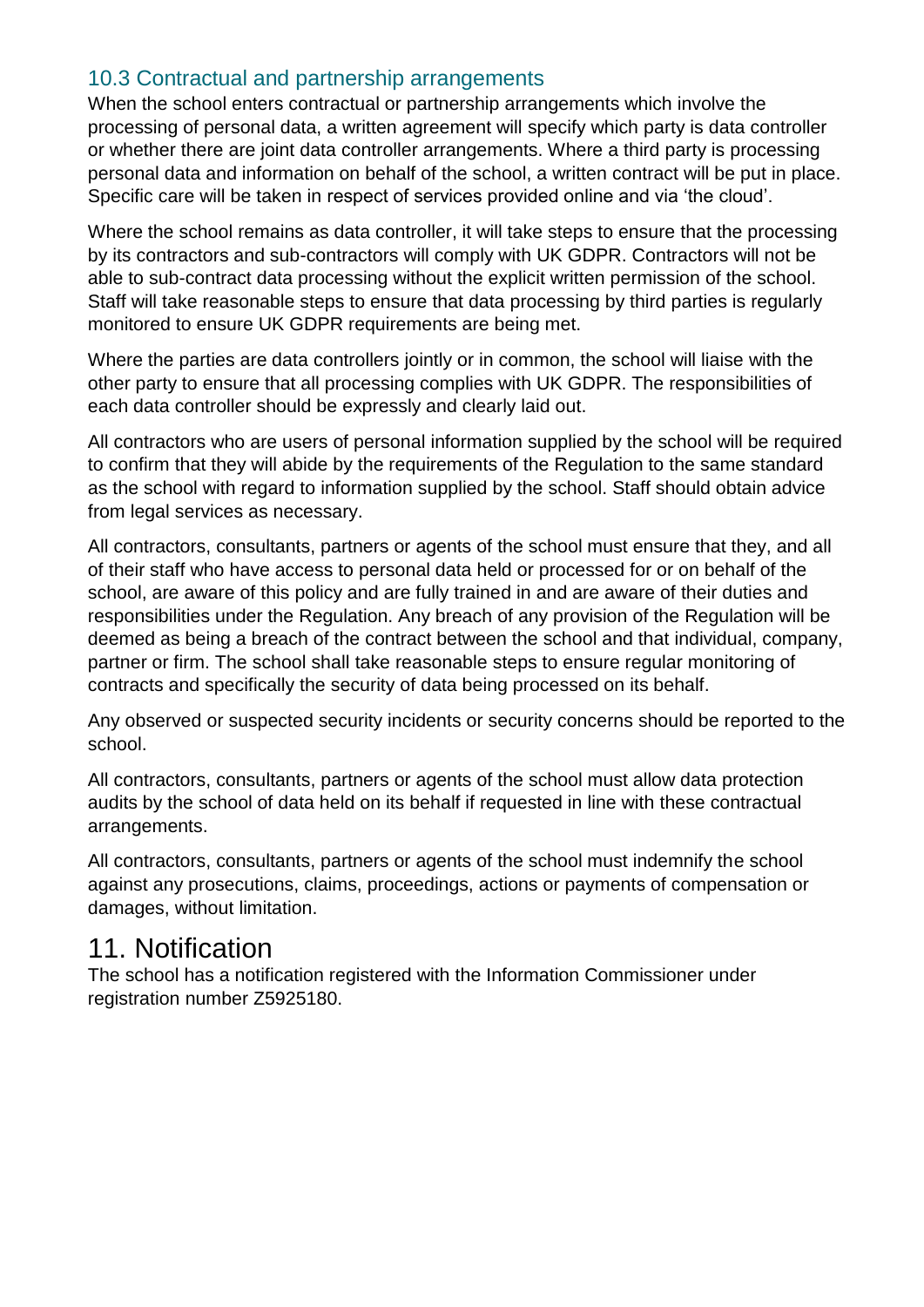## <span id="page-12-0"></span>12. Subject Access Requests and Data Protection **Complaints**

Subject access requests and data protection complaints should be addressed to

The Head Teacher

Elm Park Primary School

Nicholls Lane

**Winterbourne** 

BS36 1NF

Complaints about the school's processing of personal data and rights under the UK General Data Protection Regulation will be dealt with in accordance with this Policy. Complaints will be fully dealt with after a formal review.

Individuals have a right to request that the Information Commissioner make an assessment of compliance of particular circumstances with the UK General Data Protection Regulation. If individuals are not happy about how we have handled their information they can contact the ICO via the following means:

Sent to:

Customer Contact Information Commissioner's Office, Wycliffe House, Water Lane, Wilmslow, Cheshire, SK9 5AF

Alternatively visit their website - www.ico.gov.uk or contact them by phone on 03031231113

The school will respond promptly and fully to any request for information about data protection compliance made by the Information Commissioner.

The school will comply with any Information Commissioner Information Notice (to provide answers and information to the Commissioner) or Enforcement Notice (for failure to provide answers or information or for a breach of the Act) sent to the school by the Information Commissioner. The Commissioner can also carry out audits, prosecute individuals and organisations and report concerns to parliament.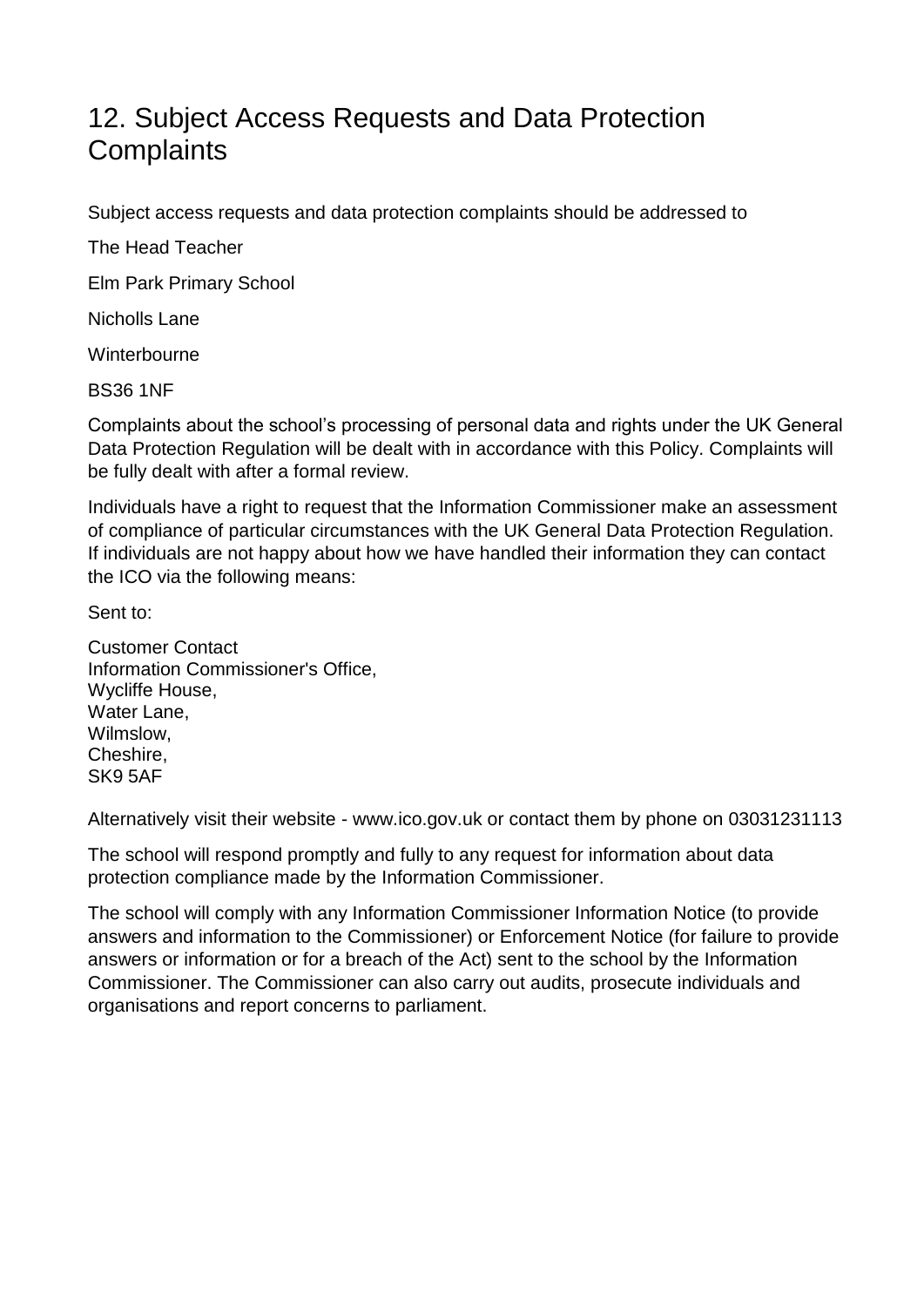## <span id="page-13-0"></span>13. Implementation

The responsibility for implementation of this policy rests with the school.

The school will ensure that:

- Everyone managing and/or handling personal information understands that they are contractually responsible for following good data protection practice.
- Everyone managing and/or handling personal information is appropriately trained to do so.
- Everyone managing and/or handling personal information is appropriately supervised.
- Anyone wanting to make enquiries about handling personal information, whether a member of staff or a member of the public, is given advice as necessary.
- Queries about handling personal information are promptly and courteously dealt with.
- Methods of handling personal information are regularly assessed and evaluated.
- Performance with handling personal information is regularly assessed and evaluated.
- Employees are aware of the action required in the event of a Data Breach.

On joining the school, employees are required to undertake training on Data Protection and ICT Security as part of their induction. They will not be allowed to use the school's network until successfully completing the training.

The Data Protection Officer works with the school to maintain the on-going programme of annual training and awareness to maintain a high level of understanding of Data Protection and security among all staff and to communicate any legal or policy changes that occur.

Supporting procedures for this policy have been created and are maintained within the Information Governance, Policy and Guidance pages that are available on the school's website. Appropriate levels of consultation takes place at review time before the governing body approve the changes for implementation*.* 

Data Protection audits are regularly carried out by internal audit (external audits may be commissioned if required) in order to monitor compliance with the UK GDPR and this policy.

The governing body will receive an annual report on data governance generally; this will also include details of any data breaches.

## <span id="page-13-1"></span>14. Other related policies

This policy should be interpreted and applied in relation to other related policies. Breach of these policies will automatically breach this policy and this is likely to contravene the UK General Data Protection Regulation, Data Protection Act 2018 and other legislation. These related policies include, but are not limited to, the following and such other policies as are adopted by the school from time to time:

ICT Security Policy Freedom of Information Policy The Employee Code of Conduct Appraisal Policy Online safety and accessible use policy Subject Access Policy and Procedures Records Retention Policy Information Asset Register